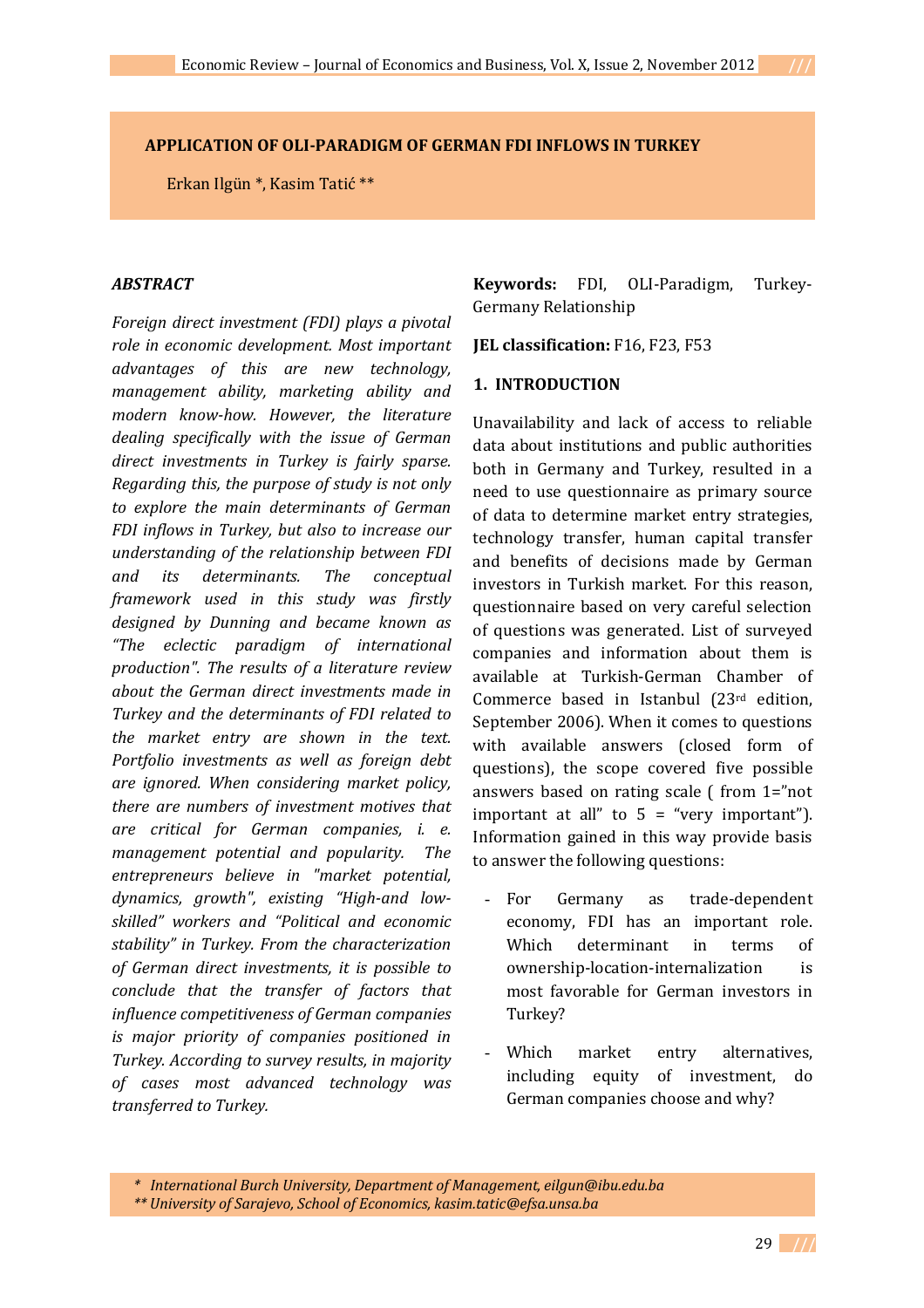- Developed economies became creditor nations of capital, technology and human resources. What kind of effect do German investments have on the Turkish economy?

The specification of the various factors that determine the company's proprietary, location and benefits internalization, was taken from various studies, out of which the following are most important: The determinants of FDI in Spain (Galan & González-Benito 2001); Berger break 1982nd, importance of the OLI-determinants of FDI (Müller & Grain Meier 2002, Kulhavy 1981, Dunning 1979, Stein 1991); Internalization and location advantage (Erramilli & Rao 1993, Dunning 1998); Agglomeration advantages (Porter 1998); Trade barriers, barriers for FDI (Stern 2000 and Deardorff & Stern 1997). These provide the basis for the factors of the sub-question "obstacles" in context of the questionnaire. The main principal motives associated with a foreign investment, can be summarized in a literature as motive groups (Dunning 1993). The retention of this group was also the subject of the online survey. The following table summarizes key points of this theoretical classification:

- "Resource Seekers" (procurementoriented)
- "Strategic assets" or "Capability Seekers"
- "Efficiency Seekers" Cost thrive Orientals (Vertical MNU)
- "Market Seekers", market and sales oriented (Horizontal MNU)

#### **2. METHODOLOGY**

Paper's research methodology requires relevant data from the survey that was mainly done by means of internet and e-mail possibilities. In order to analyze the gathered data, it is necessary to have relevant and complete understanding point of FDI of

Germany in Turkey. The aim of this paper was to use research to discover answers on following questions: 1.) What are the interests of German investors in Turkish capital? 2.) Which industries are being highly graded? 3.) What are the constraints that embody these procedures? Which factors are making Turkey preferable for foreign investors?

## **2.1. Structure and procedure of the online survey**

The companies were alerted by a postal letter about this study and its relevance. It was noted that the survey would be carried out as an online. The subjects were given the opportunity to own homepage for this study (*http://www.fditu.uni-siegen.de*) and it was possible to store the log information in electronic questionnaire until the fill date. Regarding data protection responsibilities, the response data is confidential and in accordance with the privacy policy. More accurately said, evaluation of written questionnaires was done in anonymous way, without revealing the name and address, along with details of other companies. Thus whatever company responded cannot be revealed.

The formal structure of the questionnaire is designed to avoid different interpretations and misunderstandings. Regarding this, for the explanation and clarification of the issues for individual respondent, guidelines were in the letter in which it was mentioned that in a case of incomplete response or failure to answer the questions that are essential for the study, the contact should be made using phone or email. It was also emphasized in the cover letter that the data collected is used only for research purposes.

## **2.2. Validity and reliability of the questionnaire**

In order to ensure that the questionnaire is not misunderstood by the respondents, a "prototype" of the questionnaire was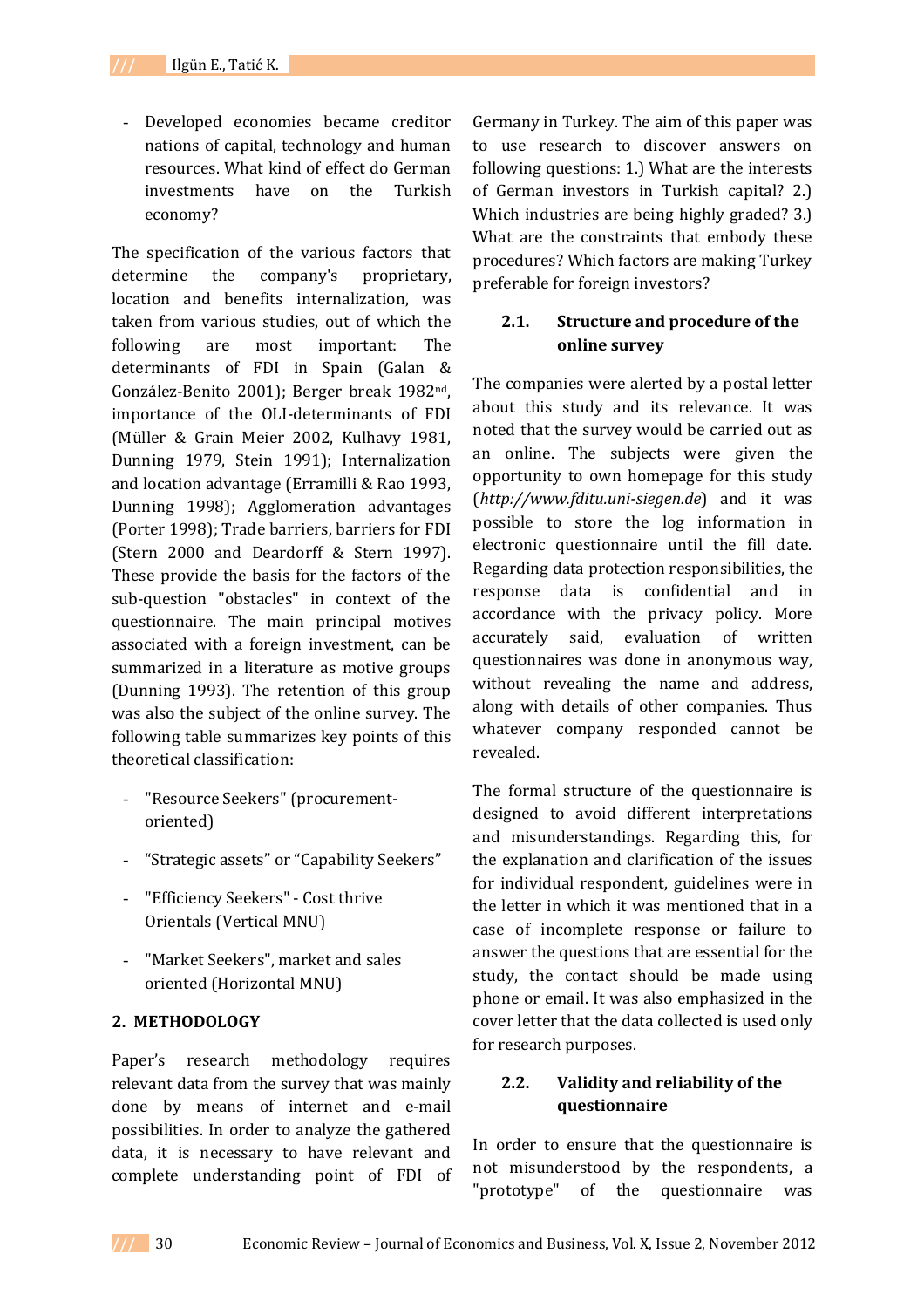broadcasted to an expert from the Centre for European Economic Research (ZEW Mannheim) and valuable advices were obtained. It is not enough to know only what is measured by the questionnaire (validity) but also it is necessary to find out how exactly the targeted feature is measured (reliability), which indicates whether a repetition of the measurement process always yields the same results. In order to increase the reliability, the questionnaire was written in German as well as in Turkish, with the assumption that the subject is expected to have the potential to comprehend and answer the questions. Originally, data, from the individual questionnaire, were then processed in a table, and thus provided the raw material for the statistical analysis. The statistical study is limited to the information collected and processed data, which is the method of descriptive statistics used. Using charts, graphs and metrics, a clear presentation of statistical information has been given in order to achieve high level of results presentation. The U-test was also used.

#### **3. LITERATURE REVIEW OF FDI IN TURKEY**

Even in the mid and late nineties there were relevant studies about FDI relations between Germany and Turkey. Some of most important are: those started in 1996 (Tatoglu & Glaister); those that deal with a comparative analysis of incoming and outgoing ADI in Turkey (Erdilek 2003); comprehensive analysis of location determinants in the context of market entry alternatives contributed (Demirbag, Tatoglu & Glaister 2008).

The literature review showed two important properties of previous studies on the determinants of FDI in Turkey. First, they are based on the results of survey activities, which have been carried out at the Turkey-based multinational companies. Second, there are no specific studies that have explicitly used the OLI paradigm of German corporations in

Turkey. The aim of this work is to obtain answers about motives of German corporations for action in Turkey.

#### **4. MOTIVATION FOR AND DETERMINANTS OF GERMAN FDI**

#### **4.1. Properties of the Samples**

Only those enterprises included in the address list of the AHK Istanbul were used for the survey. Most of the companies approached took part in this online survey. Reasons of non-participation were: Business secret; Lack of interest; German company has no shareholders; People in charge of the division being currently on a business trip; from technology-related security, no access to the Website; Address unknown; Personal reasons or criticism statement such as: "…Our company is in operation since 1990s - with limited Turkish foreign capital and two German executives. Despite the right to a permanent work and residence permit, this is on flimsy grounds or simply refused without giving a reason for some time (on the work permit we have been waiting for 15 months), because of which we had significant difficulties and costs… About persistent harassment by imports from Europe Customs Union it is better not to speak. We have the reason to believe that the deterioration is arranged systematically and insidiously."

## **4.2. Form of engagement and their importance for German investors**

German companies invested in building new production facilities, where investments (joint ventures) are actuated by buying in the Turkish market for start up, or by taking advantage of favorable conditions of production. When it comes to construction of production facilities, it is important to bear in mind that production and increased profits are basis for long-term operation in Turkey. Regarding this issue, respondents were asked to indicate which market strategy they used for entering Turkish market. They were able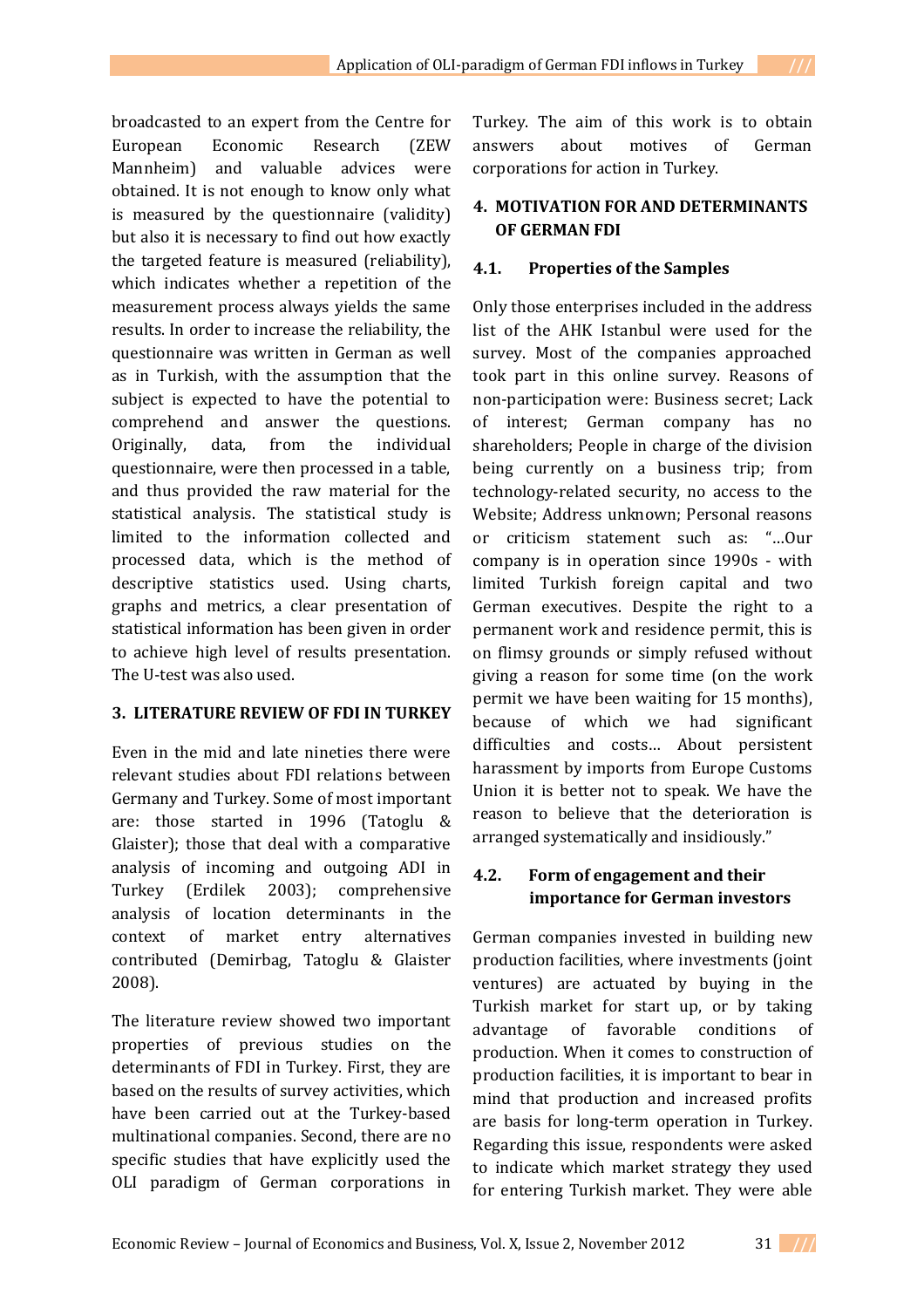to select among joint ventures, mergers or acquisitions, and 100 percent owned subsidiary. Survey showed that up to 52.7 percent, German parent companies were mainly joint venture. Twenty out of fifty five companies or 36.4 percent were 100 percent owned subsidiary. Only six of responding companies (10.9 percent) used mergers and acquisitions as an entry strategy. In order to learn perceived importance of market entry strategy for German investors, they were asked to give a mark from one to five  $(1 = "not$ important at all" to 5 = "very important").

Table 4.1. Strategic Considerations in different market entry alternatives

|  | *Joint venture |
|--|----------------|
|  |                |

| Long-<br>standing<br>business<br>relationship<br>with foreign<br>partner | Low<br>capital<br>outlay<br>and thus<br>minimized<br>risk | Easier<br>access to<br>(system)<br>Suppliers,<br>Government<br>agencies,<br>Customers | Lack of<br>resources | Use of<br>the<br>$know -$<br>how of<br>the<br>partner |
|--------------------------------------------------------------------------|-----------------------------------------------------------|---------------------------------------------------------------------------------------|----------------------|-------------------------------------------------------|
| $\%$                                                                     | $\%$                                                      | $\%$                                                                                  | $\%$                 | $\%$                                                  |
| 9.1                                                                      | 12.7                                                      | 3.6                                                                                   | 3.6                  | 12.7                                                  |
| 7.3                                                                      | 10.9                                                      | 9.1                                                                                   | 3.6                  | 10.9                                                  |
| 5.5                                                                      | 12.7                                                      | 16.4                                                                                  | 3.6                  | 3.6                                                   |
| 3.6                                                                      | 1.8                                                       | 10.9                                                                                  | 18.2                 | 7.3                                                   |
| 16.4                                                                     | 3.6                                                       | 1.8                                                                                   | 12.7                 | 7.3                                                   |
| 41.8                                                                     | 41.8                                                      | 41.8                                                                                  | 41.8                 | 41.8                                                  |
| 9.1                                                                      | 9.1                                                       | 9.1                                                                                   | 9.1                  | 9.1                                                   |
| 49.1                                                                     | 49.1                                                      | 49.1                                                                                  | 49.1                 | 49.1                                                  |

\*Fully-owned subsidiary

| Control<br>motive of<br>the<br>subsidiary<br>abroad | Sufficient<br>resources<br>and<br>know-<br>how | Avoidance<br>of know-<br>how drain | Lack of<br>joint<br>venture<br>partner | Restructuring<br>expenses in<br>the event of<br>an acquisition<br>is too high |
|-----------------------------------------------------|------------------------------------------------|------------------------------------|----------------------------------------|-------------------------------------------------------------------------------|
| $\%$                                                | $\%$                                           | $\%$                               | $\%$                                   | $\%$                                                                          |
| 20.0                                                | 7.3                                            | 1.8                                | 1.8                                    | 3.6                                                                           |
| 5.5                                                 | 5.5                                            | 12.7                               | 3.6                                    | 7.3                                                                           |
| 3.6                                                 | 5.5                                            | 14.5                               | 3.6                                    | 14.5                                                                          |
| 1.8                                                 | 12.7                                           | 1.8                                | 21.8                                   | 5.5                                                                           |
| 30.9                                                | 30.9                                           | 30.9                               | 30.9                                   | 30.9                                                                          |
| 5.5                                                 | 5.5                                            | 5.5                                | 5.5                                    | 5.5                                                                           |
| 63.6                                                | 63.6                                           | 63.6                               | 63.6                                   | 63.6                                                                          |
| 100.0                                               | 100.0                                          | 100.0                              | 100.0                                  | 100.0                                                                         |

| Access to<br>distribution<br>channels | (Turkish)<br>market-<br>specific<br>Management<br>experience | Established<br>brand<br>names<br>reputation | Fast<br>market<br>entry | Reduction of<br>competition |
|---------------------------------------|--------------------------------------------------------------|---------------------------------------------|-------------------------|-----------------------------|
| $\%$                                  | $\frac{0}{0}$                                                | $\frac{0}{0}$                               | $\%$                    | $\frac{0}{0}$               |
| 1.8                                   | 1.8                                                          | 1.8                                         | 3.6                     | 1.8                         |
|                                       | 7.3                                                          |                                             |                         | 3.6                         |
| 3.6                                   | 1.8                                                          | 1.8                                         | 1.8                     |                             |
| 3.6                                   |                                                              | 5.5                                         | 3.6                     |                             |
| 1.8                                   |                                                              | 1.8                                         | 1.8                     | 5.5                         |
| 10.9                                  | 10.9                                                         | 10.9                                        | 10.9                    | 10.9                        |
| 89.1                                  | 89.1                                                         | 89.1                                        | 89.1                    | 89.1                        |

Many German and Turkish companies, which have been examined, merged resources to start up a new company. The participation level of joint venture partnership expressed in percentage was collected in order to closely analyze international alliances.

## **4.2.1.German-Turkish Cooperation (JV) as a form of engagement**

Studies showed that the match of Turkish industrial companies that was formed by foreign MNCs and JVs is as important as local mutual compatibility (Demirbag, Mirza & Weir 1995). If there is mutual trust, this will lead to permanent partnerships, constructive dialogue promotions and facilitation of conflict resolution (Parkhe 1998a, 1998b). It is proved to be advantageous that entrepreneurs with great cultural differences can separate their subsidiaries due to strategic and tactical reasons. In their analysis, Demirbag, Mirza & Weir (1995), show the dynamics of the joint ventures in Turkey. They noted that the most cited reasons for the executives represented are the acquisition of a direct market share locally, creating a local identity, and ensuring good quality production (Demirbag, Mirza & Weir 1995).

There may be considerable differences of unequal management systems, cultures and philosophies in the strategic motives between Turkish and European JV partners. In addition, we also meet with diversities in political, cultural, economic, and environmental features. The underlying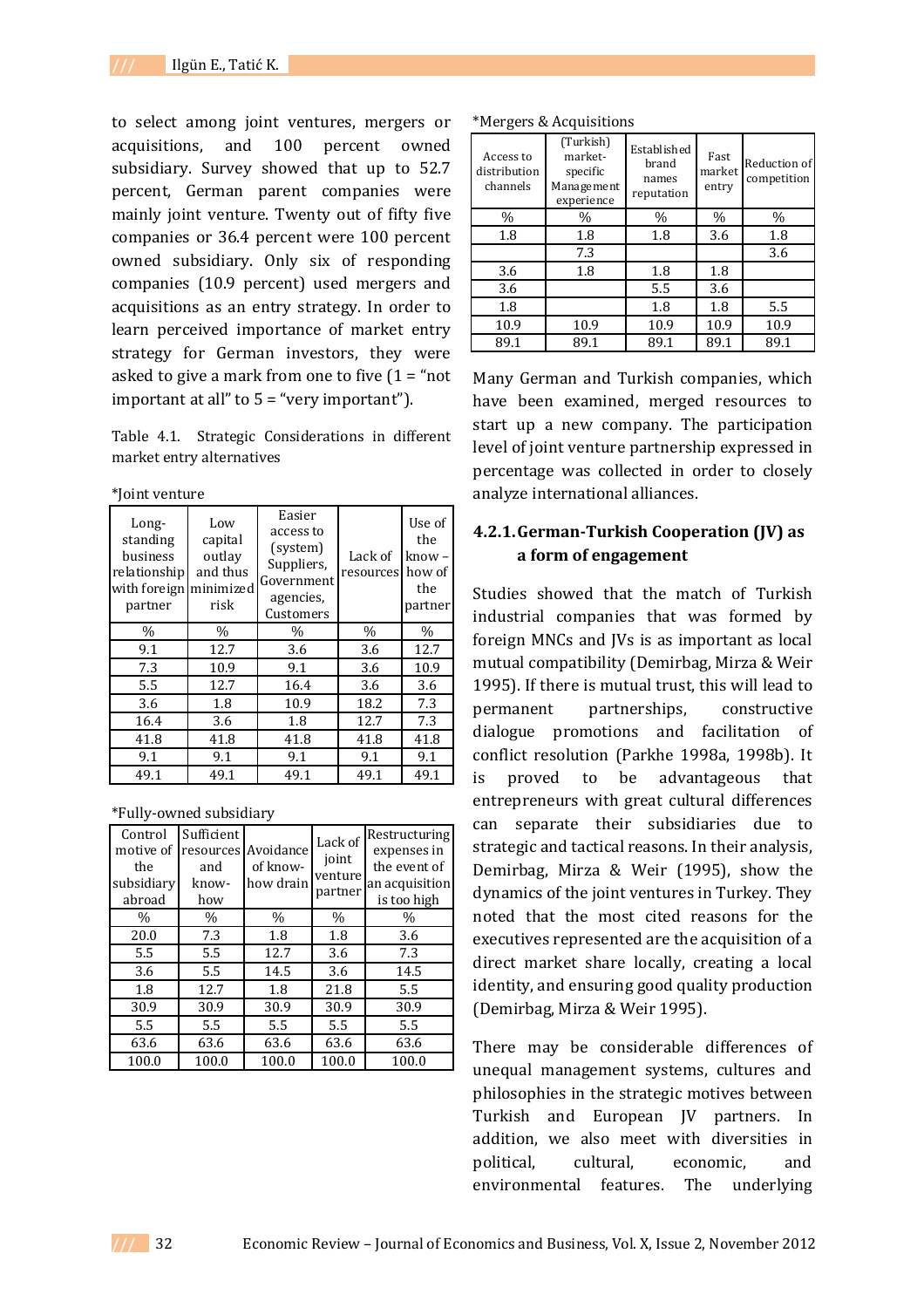motives of local companies in developing countries may differ from those of the MNCs of the developed countries. Within the online survey on type of cooperation and importance of resources and skills, were the Turkish Joint Venture queried partners in the success case. Regarding the ownership interests, the investigator could be between the: minority participation: 0–49 percent; parity participation: 50–50 percent; majority participation: 51 percent-choose 100 percent.

The results are:

- 10,9 percent for Minority participation,
- 18,2 percent for Parity participation and
- 21,8 percent for Majority participation.

It can be said that a foreign partner has an incentive to protect his property rights and to increase its share to control the usage of its intangible assets. The table shows that 27.3 percent of the German capital firms marketing products or services of their company in the target market are for the creation of a joint venture in Turkey in the spotlight, while 12.7 percent of a strategic orientation is engaged in the existing technology and know-how transfers of certain products of their company to the Turkish joint venture partners. This is done with the intention to manufacture and market these products independently. Three of the companies concerned have given no answer to this question.

## **5. DECISION DETERMINANTS FOR ENTRY INTO THE TURKISH MARKET**

#### **5.1. Ownership Advantages ("O-Factor")**

To gather insight about the entry into the Turkish market, and in order to assess relative importance of the listed firm-specific advantages (ownership) in Turkey, the participants were questioned about decision determinants.

Table 5.1. Firm-specific advantages of German MNEs

|                | Firm-specific<br>advantages                | Not important<br>at all | Less<br>important | Important a<br>bit | Important | Very<br>important |
|----------------|--------------------------------------------|-------------------------|-------------------|--------------------|-----------|-------------------|
|                |                                            | %                       | %                 | %                  | %         | %                 |
| A1             | Management-<br>potential                   | 3.6                     | 10.9              | 23.6               | 34.5      | 27.3              |
| A2             | Reputation                                 | 7.3                     | 7.3               | 30.9               | 25.5      | 29.1              |
| A <sub>3</sub> | Technology<br>potential                    | 5.5                     | 16.4              | 32.7               | 21.8      | 23.6              |
| A4             | Efficiency<br>potential                    | 3.6                     | 1.8               | 27.3               | 40.0      | 27.3              |
| A <sub>5</sub> | Exclusive use of<br>distribution<br>system | 18.2                    | 12.7              | 25.5               | 25.5      | 18.2              |
| A <sub>6</sub> | Product<br>differentiation                 | 7.3                     | 3.6               | 32.7               | 21.8      | 34.5              |
| A7             | Better access to<br>certain<br>information | 109                     | 1.8               | 34.5               | 27.3      | 25.5              |

In terms of market policy considerations, there are numbers of investment motives that are critical for German companies. 34.5 percent of entrepreneurs kept their management potential as very important, 29.1 percent of their popularity as very important, 23.6 percent of their technological potential as very important, 27.3 percent of their potential efficiency as important, 34.5 percent of their product differentiation opportunity as very important and 25.5 percent better market access in the Turks are as very important.

## **5.2. Location Specific Advantages ("L-Factors")**

The presence of multinational companies in Turkey has greatly increased. Additional motive for foreign investors is fact that Turkey is bridge between Europe, Eastern Europe and the emerging markets of the Caucasus and Central Asia. Not only large corporations are drawn to the opportunities and the dynamics of the Turkish markets, but also medium-sized companies that are investing in Turkey.

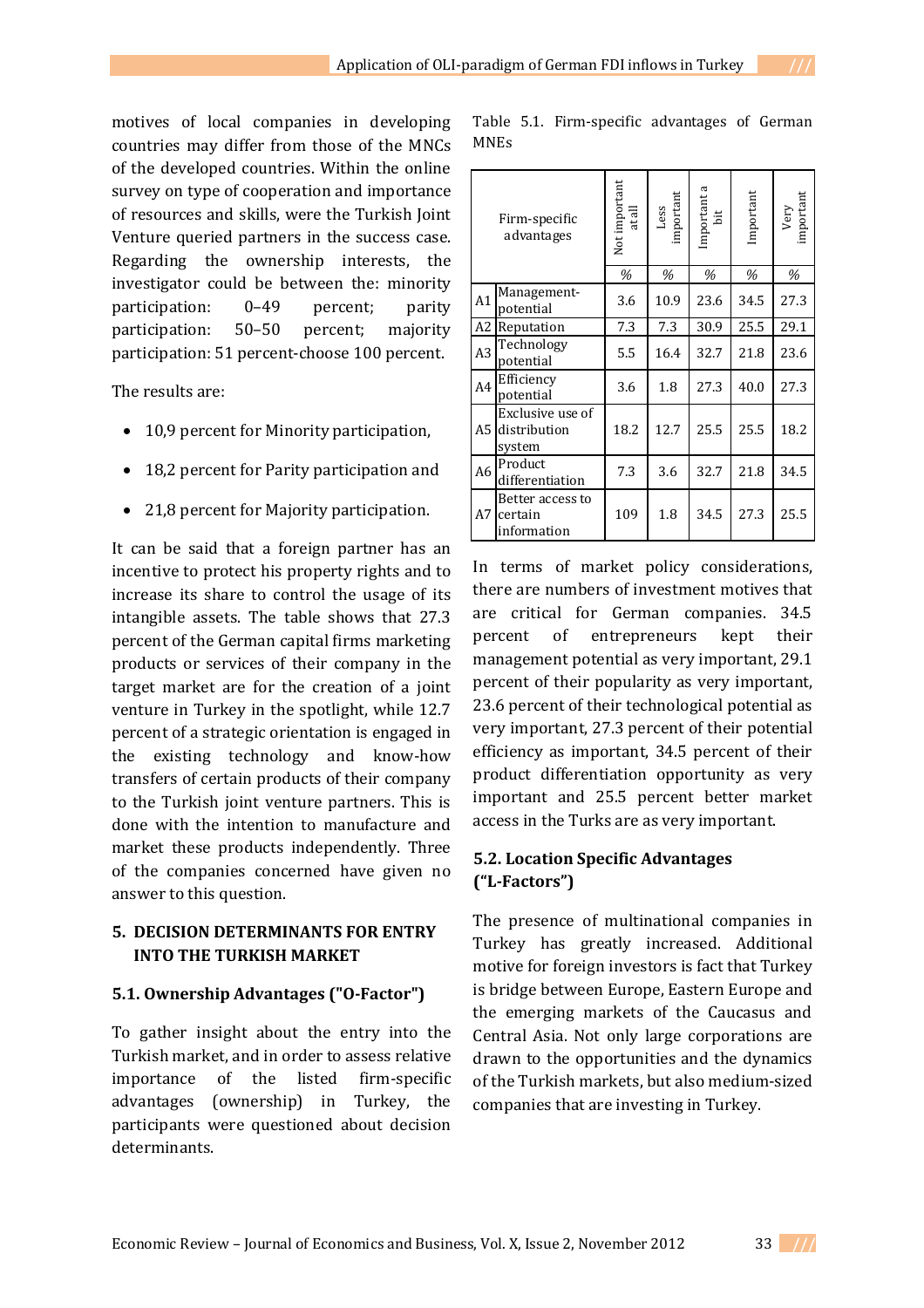## **5.2.1. Market and sales-oriented ("L-Factors")**

When considering market-oriented direct investments, the most important ones are of the large and growing domestic markets, as can be seen in the following table. For 67.3 percent of all responding companies, it is very important to feel the characteristics of "market potential, dynamics, growth" or "market expansion" when they enter the Turkish markets.

Table 5.2. Meaning of the market and salesoriented "L" factors for German corporations in Turkey

| 5.             | Market and Sales<br>oriented "L-factors"               | Not at all<br>important<br>% | Less<br>important<br>% | Important a<br>bit<br>% | Important<br>% | Very<br>important<br>% |
|----------------|--------------------------------------------------------|------------------------------|------------------------|-------------------------|----------------|------------------------|
|                | Market potential,                                      |                              |                        |                         |                |                        |
| C <sub>1</sub> | dynamics, growth                                       | 3.6                          | 3.6                    | 18.2                    | 7.3            | 67.3                   |
| C <sub>2</sub> | Customer<br>proximity                                  | 1.8                          | 1.8                    | 20.0                    | 30.9           | 45.5                   |
| C <sub>3</sub> | Market expansion                                       | 1.8                          | 5.5                    | 21.8                    | 21.8           | 49.1                   |
| C <sub>4</sub> | Cost of input<br>factors                               | 20.0                         | 5.5                    | 45.5                    | 14.5           | 14.5                   |
| C <sub>5</sub> | Availability of<br>skilled and non-<br>skilled workers | 14.5                         | 12.7                   | 30.9                    | 12.7           | 29.1                   |
| C6             | Export base of<br>neighboring<br>market                | 18.2                         | 12.7                   | 50.9                    | 10.9           | 7.3                    |
| C <sub>7</sub> | Relations with<br>neighboring<br>countries             | 29.1                         | 16.4                   | 30.9                    | 12.7           | 10.9                   |

When it comes to statement "market potential, dynamics, growth" as "locationspecific factors" on a scale from 1 (not important at all) to 5 (very important), companies within sample agreed on average, with a scale value of 4.31.

## **5.2.2. Procurement, cost-and profitoriented "L-Factors"**

By international comparison, German companies have to pay high wages and costs that require a foreign engagement particularly in labor-intensive production. Another cost factor for MNCs is the freight costs. Since the timely motivation can be ensured to reduce,

the inventory and costs can be minimized, the improvement of the infrastructure leads to increased efficiency of the German capital firms. Given the strong expansion of High German subsidiaries in Turkey, this was a typical location for wage-related relocations. Hadjit and Browne (2005) argued that Turkey has a good location for FDI in the form of "efficiency seeking".

Table 5.3. Relevance of input factors in Turkey (*Shares in %*)

| 6.<br>Input factors |                                      | important<br>Not at all | important<br>Less | Important a<br>bit | Important | Very<br>important |
|---------------------|--------------------------------------|-------------------------|-------------------|--------------------|-----------|-------------------|
|                     |                                      | %                       | %                 | %                  | %         | %                 |
| D <sub>1</sub>      | High and low<br>skilled<br>workforce | 10.9                    | 5.5               | 40.0               | 21.8      | 21.8              |
| D <sub>2</sub>      | Securing raw<br>material supply      | 21.8                    | 18.2              | 32.7               | 16.4      | 10.9              |
| D <sub>3</sub>      | Availability v.<br>Precursors        | 20.0                    | 16.4              | 34.5               | 18.2      | 10.9              |
| D <sub>4</sub>      | Cost of input<br>factors             | 12.7                    | 7.3               | 38.2               | 20.0      | 21.8              |
| D <sub>5</sub>      | Transport cost                       | 9.1                     | 14.5              | 34.5               | 20.0      | 21.8              |
| D <sub>6</sub>      | Energy cost                          | 23.6                    | 16.4              | 36.4               | 12.7      | 10.9              |

In the present sample the respondents with the statement "High-and low-skilled" workers as "Location-specific factors" were observed on a scale from 1 (not important) to 5 (very important) and they agreed on average, with a scale value of 3.38, while energy costs showed scale value of only 2.71.

#### **5.2.3 Political and economic "L-Factors"**

For Turkey, factors such as political stability, economic growth, the progress of reforms in the accession negotiations with the EU are increasingly in focus because of the financial crisis of the year 2001. Advantageous conditions for the chosen site for the German investors are listed in following table. In this context, political and economic stability are a prerequisite for FDI in the host country. Over 50 percent rated the criterion "political and economic stability" as important or very important in choosing Turkey as location. Turkey has one of the most flexible and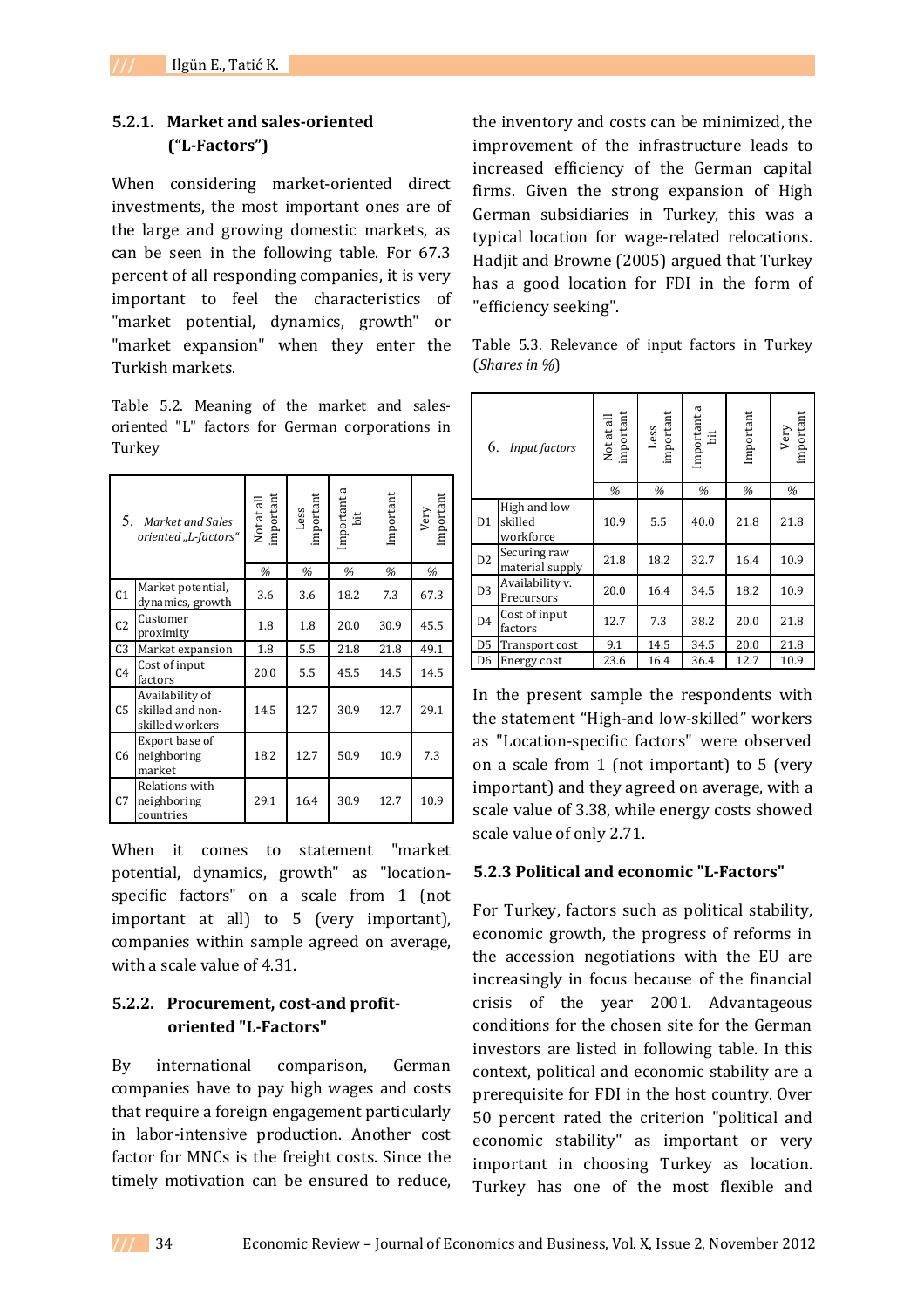adequate regulations for foreign investments since the foundation of the republic. There are no discriminatory incidents against the foreign investors. Administrative procedures have been simplified in the courses. In assessing the fiscal and monetary stability of policy, there was about 40 percent, of which attached an important meaning to these factors.

Table 5.4. Political and economic location factors (*Shares in %*)

|                | 7.<br>Political and<br>economic location L<br>factors | Not at all<br>important | Less<br>important | Important a<br>bit | Important | Very<br>important |
|----------------|-------------------------------------------------------|-------------------------|-------------------|--------------------|-----------|-------------------|
|                |                                                       | %                       | %                 | %                  | %         | %                 |
| E1             | Political and<br>economic stability                   | 1.8                     | 9.1               | 34.5               | 34.5      | 20.0              |
| E <sub>2</sub> | Government<br>regulation density                      | 7.3                     | 23.6              | 40.0               | 18.2      | 10.9              |
| E <sub>3</sub> | Relation with<br>neighbor country                     | 10.9                    | 20.0              | 38.2               | 16.4      | 14.5              |
| E <sub>4</sub> | Tax relief                                            | 21.8                    | 16.4              | 36.4               | 14.5      | 10.9              |
| E5             | Stability of fiscal<br>and monetary<br>policy         | 7.3                     | 10.9              | 41.8               | 18.2      | 21.8              |
| E6             | Subsidies                                             | 34.5                    | 20.0              | 29.1               | 7.3       | 9.1               |

In terms of statement "Political and economic stability" as "Location-specific factors" on a scale from 1 (not important) to 5 (very important), respondents agreed on average, with a scale value of 3.62 functions, while in terms of the "subsidies" scale value was 2.36.

## **5.3. Internalization ("I-Factors")**

According to answers, 41.8 percent of the subjects already had some experience with the foreign markets prior to their entry into Turkey. The answers revealed that 23.6 percent inquires the relocation of production in the wake of competitors, and that high transports and logistics costs are perceived as important. Also, 34.5 percent indicated that the shift of the production of key customers is in the wake of large importance.

Table 5.5. Internalization advantages

|                | Internalization<br>advantages                                                                                                                        | Not important<br>at al | mportan<br>Less | Important a<br>bit | Important | mportan<br>Very |
|----------------|------------------------------------------------------------------------------------------------------------------------------------------------------|------------------------|-----------------|--------------------|-----------|-----------------|
|                |                                                                                                                                                      | $\%$                   | $\%$            | %                  | %         | $\%$            |
| B1             | Prior experience<br>with foreign market                                                                                                              | 7.3                    | 3.6             | 23.6               | 23.6      | 41.8            |
| B <sub>2</sub> | Relocation of<br>production in the<br>wake of competitors<br>("Following<br>Competitor")                                                             | 16.4                   | 14.5            | 32.7               | 23.6      | 12.7            |
| B <sub>3</sub> | High transport and<br>logistics cost                                                                                                                 | 16.4                   | 16.4            | 32.7               | 23.6      | 10.9            |
| <b>B4</b>      | Relocation of<br>production in the<br>wake of key<br>customers<br>("Following<br>Customer")                                                          | 14.5                   | 7.3             | 30.9               | 12.7      | 34.5            |
| <b>B5</b>      | Strategic control of<br>internal forces<br>(image, know-how,<br>technology)                                                                          | 9.1                    | 10.9            | 30.9               | 25.5      | 23.6            |
| <b>B6</b>      | Avoidance of<br>currency risks                                                                                                                       | 21.8                   | 20.3            | 34.5               | 16.4      | 7.3             |
| B7             | Avoidance of import<br>barriers                                                                                                                      | 25.5                   | 16.4            | 36.4               | 7.3       | 14.5            |
| B <sub>8</sub> | Prevention of<br>negotiation and<br>consultation costs<br>through export and<br>licensing<br>agreements<br>("negotiations and<br>consultancy costs") | 25.5                   | 12.7            | 34.5               | 12.7      | 14.5            |
| <b>B9</b>      | Avoidance of search<br>and selection costs<br>of foreign partners                                                                                    | 30.9                   | 10.9            | 27.3               | 10.9      | 20.0            |
| <b>B10</b>     | Avoidance of import<br>barriers                                                                                                                      | 29.1                   | 12.7            | 25.5               | 10.9      | 21.8            |

The respondents with the statements "Previous experience with foreign markets" and "Following Competitor" as "Locationspecific factors" on a scale from 1 (not important) to 5 (very important), agreed on average with a scale value of 3.89, while about statement "avoid currency risks" they agreed on scale value of 2.67.

## **5.4. Trade barriers in the market entry.**

Market entry barriers increase the costs of access and limit the alternatives available for the entry, because the amount and nature of market access barriers that were chosen by an MNE directly influence the market entry strategy. (Johansson 1997, p.157-165)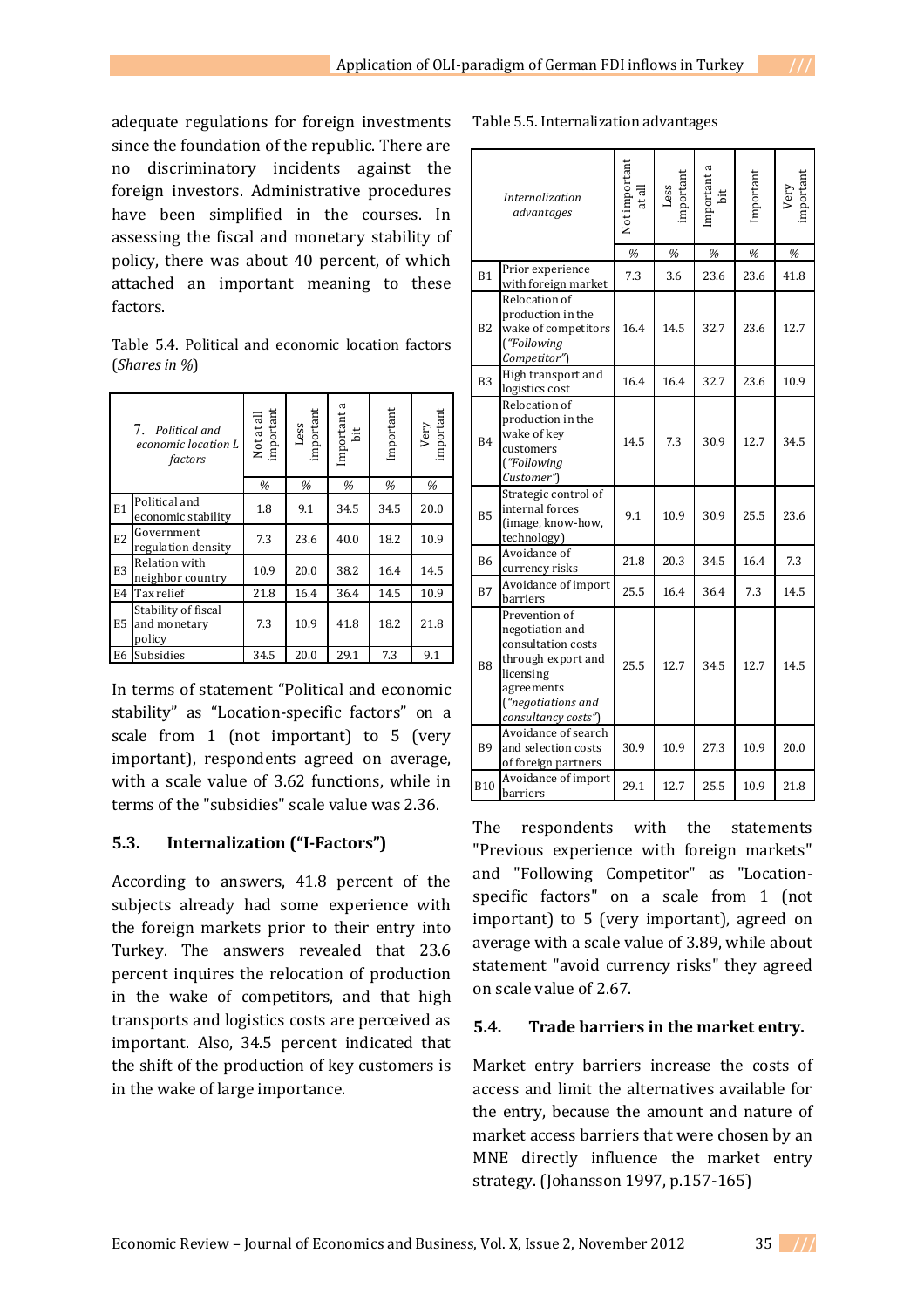## **5.4.1. Tariff and non-tariff barriers in Turkey**

The closing of the Customs Union in 1995 calls on the alignment of Turkey in the areas of trade policy, customs policy, and competition policy to the community. As a result, the Turkish Parliament adopted a series of new laws, on one hand, in connection with the Customs Union between Turkey and the European Union and, on the other hand, the agreements between Turkey and the WTO. Thus, the country adopted a new import regime, which corresponds to the general external tariff of the European Union, where the industrial goods from the Community can freely move without customs or any quantitative restrictions and measures between the EU and Turkey. The State Institute of Standardization (Turkish Standards Institution, Türkiye Standartlar Enstitüsü), founded in 1954, sets standards in Turkey that are associated with the quality requirements compatible with other countries. This public authority performs various functions such as regulation, standardization, accreditation and certification.



Figure 5.1. Trade barriers within the framework of market entry

#### Where:

a = customs tariff and quantitative restrictions as  $\ell$  b = Import/Export minimum price as tariff and quantitative restrictions  $\ell$  c = Local Contents requirements as tariff and quantitative restrictions  $/d =$  Import tariff quotas and quantitative restrictions as  $/ e =$ lack of general Property rights as barriers to trade  $/ f =$  Technical Barriers to Trade (e.g.

quality standards, safety and industrial standards)  $/g =$  missing value.

Table 5.6. Obstacle to direct investment

| Obstacle to direct<br>investment |                                                                      | Very potent<br>inhibitor | Potent<br>inhibitor | Somewhat as<br>a barrier | Less<br>obstruction | no obstacle<br>Absolutely |
|----------------------------------|----------------------------------------------------------------------|--------------------------|---------------------|--------------------------|---------------------|---------------------------|
|                                  |                                                                      | $\%$                     | %                   | %                        | %                   | %                         |
|                                  | Anti-competitive<br>H1 practices (i.e.:<br>Corruption)               | 7.3                      | 21.8                | 30.9                     | 18.2                | 21.8                      |
|                                  | H2 High tax rates                                                    | 1.8                      | 14.5                | 40.0                     | 20.0                | 23.6                      |
|                                  | Administrative<br>H <sub>3</sub> barriers in the<br>foundation stage | 10.9                     | 9.1                 | 38.2                     | 10.9                | 30.9                      |
|                                  | Macroeconomic<br>H4 and political<br>uncertainty                     | 5.5                      | 9.1                 | 43.6                     | 12.7                | 29.1                      |
| H <sub>5</sub>                   | Restrictions on<br>market entry                                      | 25.5                     | 14.5                | 38.2                     | 10.9                | 10.9                      |
|                                  | Ownership and<br>H <sub>6</sub> control<br>restrictions              | 27.3                     | 20.0                | 32.7                     | 9.1                 | 10.9                      |

## **5.5. Technology transfer of German entrepreneurs in Turkey**

Turkey is active in science and technology in parts with many international organizations such as the United Nations, NATO, OECD and others. Turkey's capacity to acquire and to implement foreign technology became a key factor in determining the ability of the countries to hold on their own regional and global competitive pressure and to ensure high-quality jobs for a rapidly growing young population.

The main instruments of international technology that Turkey imports are the acquisition of foreign technology by importing Western machinery, equipment, and ADI licenses. 50.9 percent of the German capital surveyed indicated that there was a transfer of technology, while 34.5 percent of the companies were not involved in the case and the rest of 14.5 percent did not know. In terms of technology, a dominant activity of German companies is generally in those areas of technology, in which the companies are very active in Germany.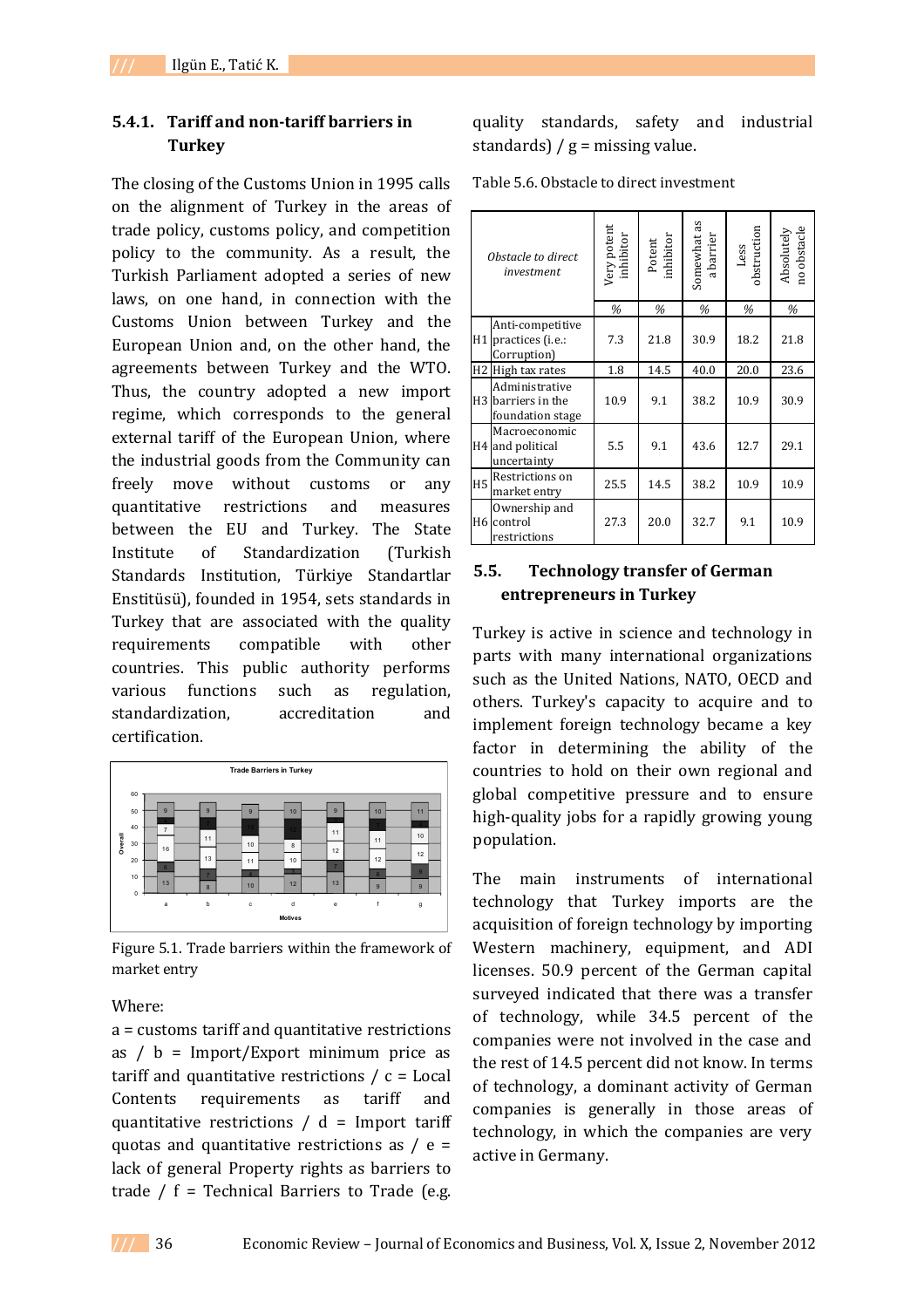In the comparison of the German technologies to the Turkish technologies 27.3 percent of the responding companies have a technological edge. They stated that the transferred technology is much better than what is seen in Turkey at present. 12.7 percent have a technology that is slightly better than the one that is used in Turkey. The number of companies using technology that is about as good as in Turkey is 3.6 percent. In majority of cases, which can be concluded from the survey results, the most advanced technology transfers take place in Turkey.

# **5.5.1. Transfer of Human Resources in Turkey**

Since human capital represents a bottleneck factor for the surveyed German capital firm, 34.5 percent of companies said to have positions which they allocated to highlyskilled workers who are not from the host country (expatriates) entries. Due to their size and economic strength, German companies have invested in education and training of their employees and they offer a systematic and comprehensive staff training. The existing company-specific advantages are based on relatively modern technical and organizational know-how. This can improve the know-how of the engineers and managers in the foreign office as well as in the host country and the employees can meet with the higher requirements in the office. 30.9 percent of companies surveyed provide training services to their employees in Turkey. Other 29.1 percent train employees their company premises in Germany.

# **5.5.2. Personal opinions**

Finally, the survey provided an opportunity for the respondents to express their own opinion about question asked: "Which untapped potential do you recognize in terms of development of the German-Turkish (economic) relations?" Requests, comments and criticisms can be presented as following:

- Flexibility in production in Turkey
- To recognize unexploited potential in all sectors of the Turkish economy. Because of the openness, there is a will to learn new things and to establish itself as an economic power.
- German approach is based on a systematic and planned way of thinking. In contrast, the Turkish businessmen like to improvise depending on the situation. With this disadvantage they cannot develop further.

## **6. NON-PARAMETRIC TEST; MANN WHITNEY**

An attempt was made to check whether two samples differ in their central tendency of each other. Here, the variable "entry" was divided into two groups: Joint-Venture and 100 percent owned subsidiaries. Due to the lack of normal distribution, the t-test for independent samples could not be performed. In this approach it was about the application of the non-parametric Mann-Whitney test (U test). The equality of the medians or the frequency centers is tested with U-test. The hypothesis for comparing two independent groups is:

- $\triangleright$  H<sub>0</sub>: The two samples are from the same population
- $\triangleright$  H<sub>A</sub>: the two samples are from different population

If the U-value exceeds the critical value, the null hypothesis is rejected in favor of alternative hypotheses. Each of the first half of the table provides an overview of the statistics of the ranks within the two groups, such as sample size, mean rank and rank sum. The second half of the table shows the test result of U-value according to Mann-Whitney and Zvalue for some another test. This referred to as "asymptotic" significance (P value).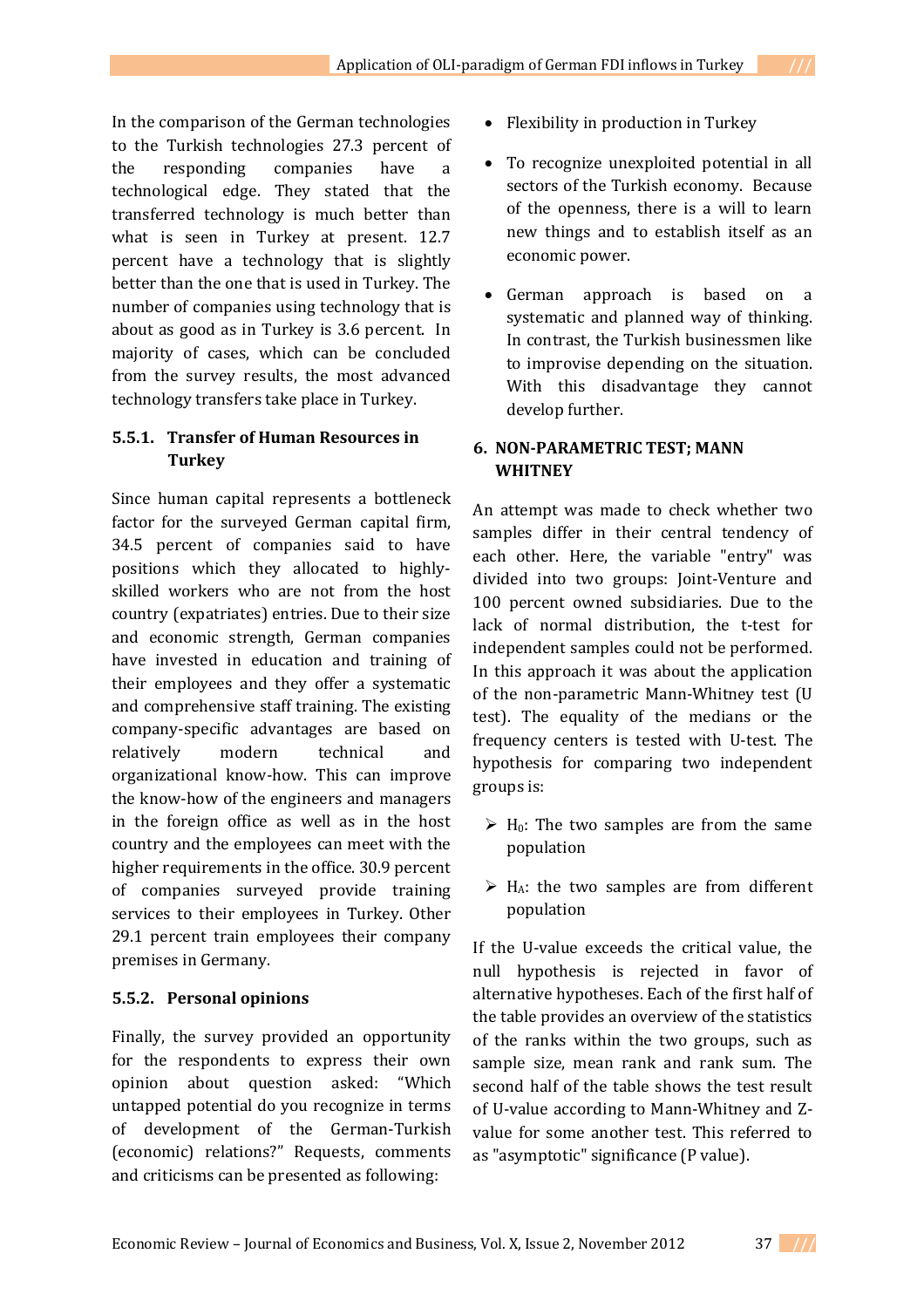|                                            | Statistic for<br>Test |        |            |              |                    |       |                                                       |
|--------------------------------------------|-----------------------|--------|------------|--------------|--------------------|-------|-------------------------------------------------------|
|                                            | Market entry          | $\geq$ | Mean range | Range sum    | Mann-<br>Whitney-U | Z     | Asymptotic<br>significance<br><sub>(two-sided</sub> ) |
| Management                                 | <b>WHO</b>            | 25     |            | 25.64 641.00 |                    |       |                                                       |
| Potential                                  | IV                    | 24     | 24.33      | 584.00       |                    |       |                                                       |
| ("0-<br>advantages")                       | Total                 | 49     |            |              | 284.000            | 0.336 | 0.737                                                 |
| Knowledge                                  | <b>WHO</b>            | 25     | 24.10      | 602.50       |                    |       |                                                       |
| ("0-                                       | IV                    | 24     | 25.94      | 622.50       |                    |       |                                                       |
| advantages")                               | Total                 | 49     |            |              | 277.500            | 0.467 | 0.640                                                 |
|                                            | <b>WHO</b>            | 24     | 22.00      | 528.00       |                    |       |                                                       |
| Technology<br>potential ("O-               | IV                    | 23     | 26.09      | 600.00       |                    |       |                                                       |
| advantages")                               | Total                 | 47     |            |              | 228.000            | 1.050 | 0.294                                                 |
|                                            | <b>WHO</b>            | 25     | 23.00      | 575.00       |                    |       |                                                       |
| efficiency<br>potential ("O-               | IV                    | 23     | 26.13      | 601.00       |                    |       |                                                       |
| advantages")                               | Total                 | 48     |            |              | 250.000            | 0.831 | 0.406                                                 |
| Exclusive use                              | <b>WHO</b>            | 24     |            | 25.96 623.00 |                    |       |                                                       |
| of a                                       | IV                    | 24     |            | 23.04 553.00 |                    |       |                                                       |
| distribution<br>system ("O-<br>advantages) | Total                 | 48     |            |              | 253.000            | 0.741 | 0.459                                                 |
| Product                                    | <b>WHO</b>            | 25     | 27.48      | 687.00       |                    |       |                                                       |
| differentiation                            | IV                    | 24     | 22.42      | 538.00       |                    |       |                                                       |
| possibilities<br>("0-<br>advantages")      | Total                 | 49     |            |              | 238.000            | 1.298 | 0.194                                                 |
| Better access                              | <b>WHO</b>            | 24     | 23.00      | 552.00       |                    |       |                                                       |
| to better                                  | IV                    | 24     | 26.00      | 624.00       |                    |       |                                                       |
| information<br>$(10 -$<br>advantages)      | Total                 | 48     |            |              | 252.000            | 0.773 | 0.440                                                 |

Table 6.1. Mann-Whitney test for O-factors

*a. Group variable: Market entry* 

The average ranks for 100 percent owned subsidiaries are quite on a level with those that have arisen for that, and joint ventures (JV). The mean rank values are very similar. It could be concluded that the samples are from the same population. It is important to check the following hypothesis on the significance level of 0.05.

H0: In the population "German direct investment", disclosures were made to the Ofactor; and there is no form of investmentspecific difference in the average position of the O-factor distributions. For this example, the significance values are greater than 0.05. With such a large error probability, the null hypothesis, the O-factors of WHO and JV would come from the same population, and

cannot be rejected. Therefore it is assumed that in direct German investment there is no difference in investment-specific of the average O-factors.

| Table 6.2. Mann-Whitney test for selected L-factors |  |
|-----------------------------------------------------|--|
|-----------------------------------------------------|--|

|                                                        | Range           |    |            |           | <b>Statistics for Test</b> |       |                                           |  |
|--------------------------------------------------------|-----------------|----|------------|-----------|----------------------------|-------|-------------------------------------------|--|
|                                                        | Market entry    | z  | Mean range | Range sum | Mann-<br>Whitney-U         | N     | Asymptotic<br>significance<br>ftwo-sidedl |  |
| Market<br>potential,<br>dynamics,<br>growth            | WH <sub>0</sub> | 24 | 24.17      | 580.00    |                            |       |                                           |  |
| $\sqrt{L}$<br>advantages")                             | <b>IV</b>       | 24 | 24.83      | 596.00    |                            |       |                                           |  |
|                                                        | Total           | 48 |            |           | 280.000                    | 0.224 | 0.822                                     |  |
| Customer<br>proximity                                  | <b>WHO</b>      | 24 | 23.54      | 565.00    |                            |       |                                           |  |
| $\overline{U}$<br>advantages")                         | <b>IV</b>       | 24 | 25.46      | 611.00    |                            |       |                                           |  |
|                                                        | Total           | 48 |            |           | 265.000                    | 0.526 | 0.599                                     |  |
| Market<br>expansion                                    | <b>WHO</b>      | 24 | 23.81      | 571.50    |                            |       |                                           |  |
| $\overline{L}$<br>advantages")                         | <b>IV</b>       | 24 | 25.19      | 604.50    |                            |       |                                           |  |
|                                                        | Total           | 48 |            |           | 271.500                    | 0.380 | 0.704                                     |  |
| Availability of<br>high-and low-<br>skilled<br>workers | <b>WHO</b>      | 24 | 23.63      | 567.00    |                            |       |                                           |  |
| $($ "L-<br>advantages")                                | JV              | 24 | 25.38      | 609.00    |                            |       |                                           |  |
|                                                        | Total           | 48 |            |           | 267.000                    | 0.447 | 0.655                                     |  |
| Costs of input<br>factors                              | <b>WHO</b>      | 24 | 21.54      | 517.00    |                            |       |                                           |  |
| ("L-<br>advantages")                                   | <b>IV</b>       | 24 | 27.46      | 659.00    |                            |       |                                           |  |
|                                                        | Total           | 48 |            |           | 217.000                    | 1.509 | 0.131                                     |  |
| Transport<br>cost                                      | <b>WHO</b>      | 23 | 22.43      | 516.00    |                            |       |                                           |  |
| ("L-<br>advantages")                                   | JV              | 23 | 24.57      | 565.00    |                            |       |                                           |  |
|                                                        | Total 46        |    |            |           | 240.000                    | 0.552 | 0.581                                     |  |
| Political and<br>economic<br>stability                 | <b>WHO</b>      | 25 | 21.84      | 546.00    |                            |       |                                           |  |
| $\overline{(\mathbf{L}^{-})}$<br>advantages")          | JV              | 23 | 27.39      | 630.00    |                            |       |                                           |  |
|                                                        | Total           | 48 |            |           | 221.000                    | 1.439 | 0.150                                     |  |
| Government<br>regulation<br>density                    | <b>WHO</b>      | 25 | 23.20      | 580.00    |                            |       |                                           |  |
| $U''$ ]<br>advantages")                                | JV              | 23 | 25.91      | 596.00    |                            |       |                                           |  |
|                                                        | Total           | 48 |            |           | 255.000                    | 0.694 | 0.487                                     |  |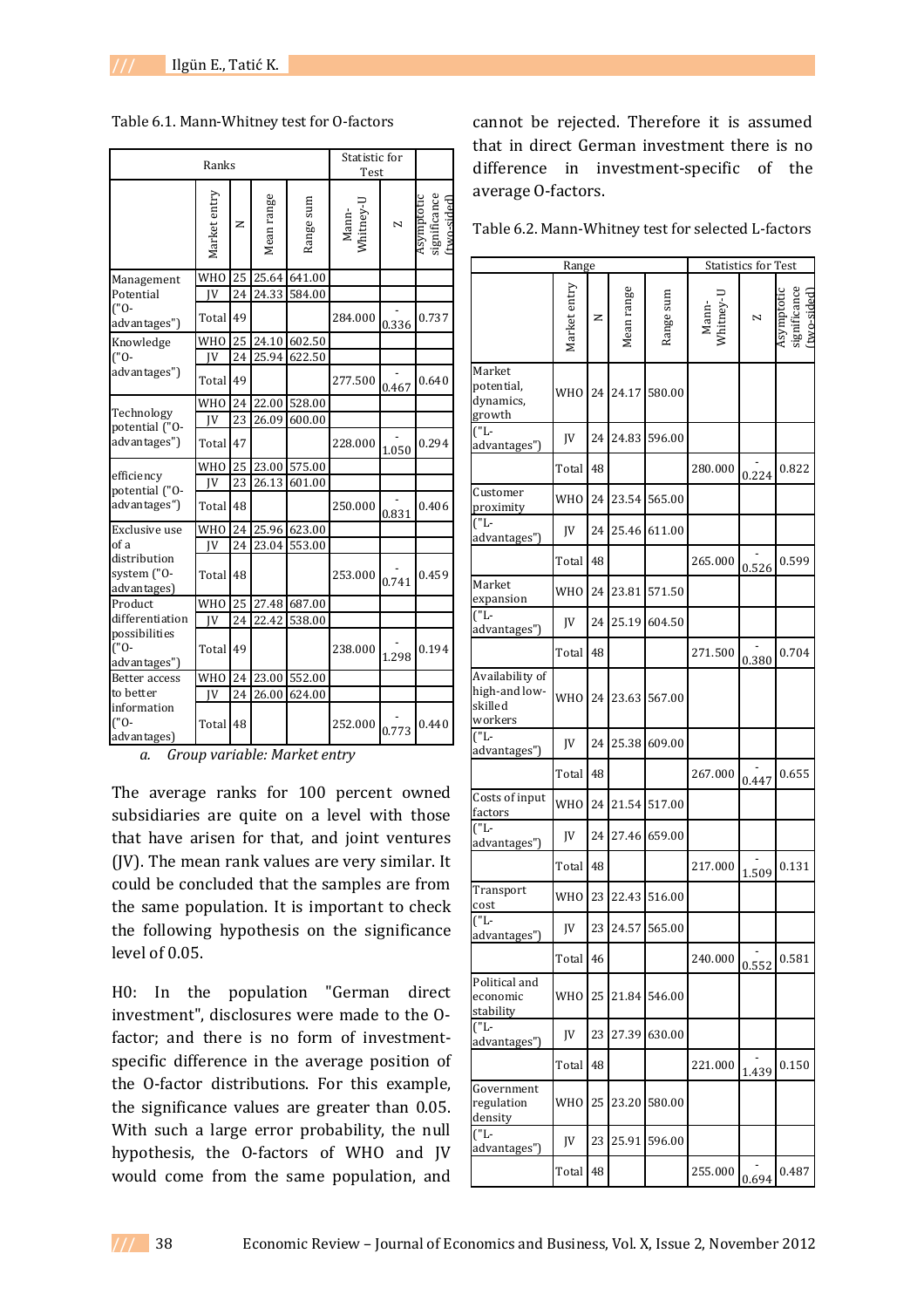At a significance level of 0.05, the following hypothesis was tested:

H0: In the universe "German direct investment", making the information on the Lfactors, there is no form of investment-specific difference in the average position of the Lfactor distributions.

The null hypothesis, the L-factors of WHOM and JV come from the same population and H0 cannot be rejected. Therefore it is assumed that in German direct investment there is no difference in any investment-specific by the mean of L-factors.

Table 6.3. Mann-Whitney test for I-factors

| Range                                                |                 |    |            | a.<br>Statistics for<br>Test |                    |                          |                                          |
|------------------------------------------------------|-----------------|----|------------|------------------------------|--------------------|--------------------------|------------------------------------------|
|                                                      | Market entry    | z  | Mean range | Range sum                    | Mann-<br>Whitney-U | $\overline{\phantom{0}}$ | Asymptotic<br>significance<br>ftwo-sided |
| Previous                                             | WH <sub>0</sub> | 24 | 24.81      | 595.50                       |                    |                          |                                          |
| experience                                           | IV              | 24 | 24.19      | 580.50                       |                    |                          |                                          |
| with foreign<br>markets<br>$\Gamma$ -<br>benefits")  | Total           | 48 |            |                              | 280.5              | 0.166                    | 0.868                                    |
| Relocation of                                        | <b>WHO</b>      | 24 | 20.79      | 499.00                       |                    |                          |                                          |
| production in                                        | IV              | 22 | 26.45      | 582.00                       |                    |                          |                                          |
| the wake of<br>competitors<br>("I-benefits")         | Total           | 46 |            |                              | 199.000            | 1.463                    | 0.143                                    |
| High                                                 | <b>WHO</b>      | 24 | 23.96      | 575.00                       |                    |                          |                                          |
| transport and                                        | IV              | 23 |            | 24.04 553.00                 |                    |                          |                                          |
| logistics costs<br>("I-benefits")                    | Total           | 47 |            |                              | 275.000            | 0.022                    | 0.983                                    |
| Relocation of                                        | <b>WHO</b>      | 24 | 24.46      | 587.00                       |                    |                          |                                          |
| production in                                        | IV              | 23 | 23.52      | 541.00                       |                    |                          |                                          |
| the wake of<br>kev<br>customers<br>("I-benefits")    | Total           | 47 |            |                              | 265.000            | 0.244                    | 0.807                                    |
| Strategic                                            | <b>WHO</b>      | 25 |            | 22.48 562.00                 |                    |                          |                                          |
| corporate                                            | IV              | 24 | 27.63      | 663.00                       |                    |                          |                                          |
| control of<br>internal<br>resources<br>f"I-benefits" | Total           | 49 |            |                              | 237.000            | 1.298                    | 0.194                                    |

At a significance level of 0.05, the following hypothesis was tested:

H0: The population of German direct investment, making the information on the Ifactors, there is no form of investment-specific

difference in the average position of the Ifactor distributions.

Based on the values, the significance is calculated for the null hypothesis. For this subgroup, the significance values are greater than 0.05. With such a large error probability, the null hypothesis, the I-factors of WHO and JV would come from the same population and cannot be rejected. Differences in central tendency of both groups cannot be proven. Therefore it is assumed that in German direct investment there is no difference in any investment-specific by the mean of I-factors.

#### **7. CONCLUSION**

Due to comparatively low wages in Turkey, well-developed infrastructure and a large skilled labor pool, the German entrepreneurs want more and more to open up the Turkish markets. Istanbul, because of its unique geographical position, is an attractive place for German investors. This city has an important place in the economy not only because of its proximity to regional markets, but also because it offers a variety of economic attractiveness. FDI is in connection with the site quality of the national economy or region in which the investment will take place.

The intensity of FDI in the economy depends on economic, political and socio-economic conditions. In particular, it includes features such as the physical and social infrastructure. Skills of workforce or of the political and economic stability in a country are just few examples of the factors that influence the competitiveness of the regional and the national economy where the company was established. It requires a minimum standards since these determinants affect the long term of respective company's success.

Like in other developing countries, shortage of sources channelized to investment is one of the most important bottlenecks in Turkey, too. In this framework, the Turkish economy